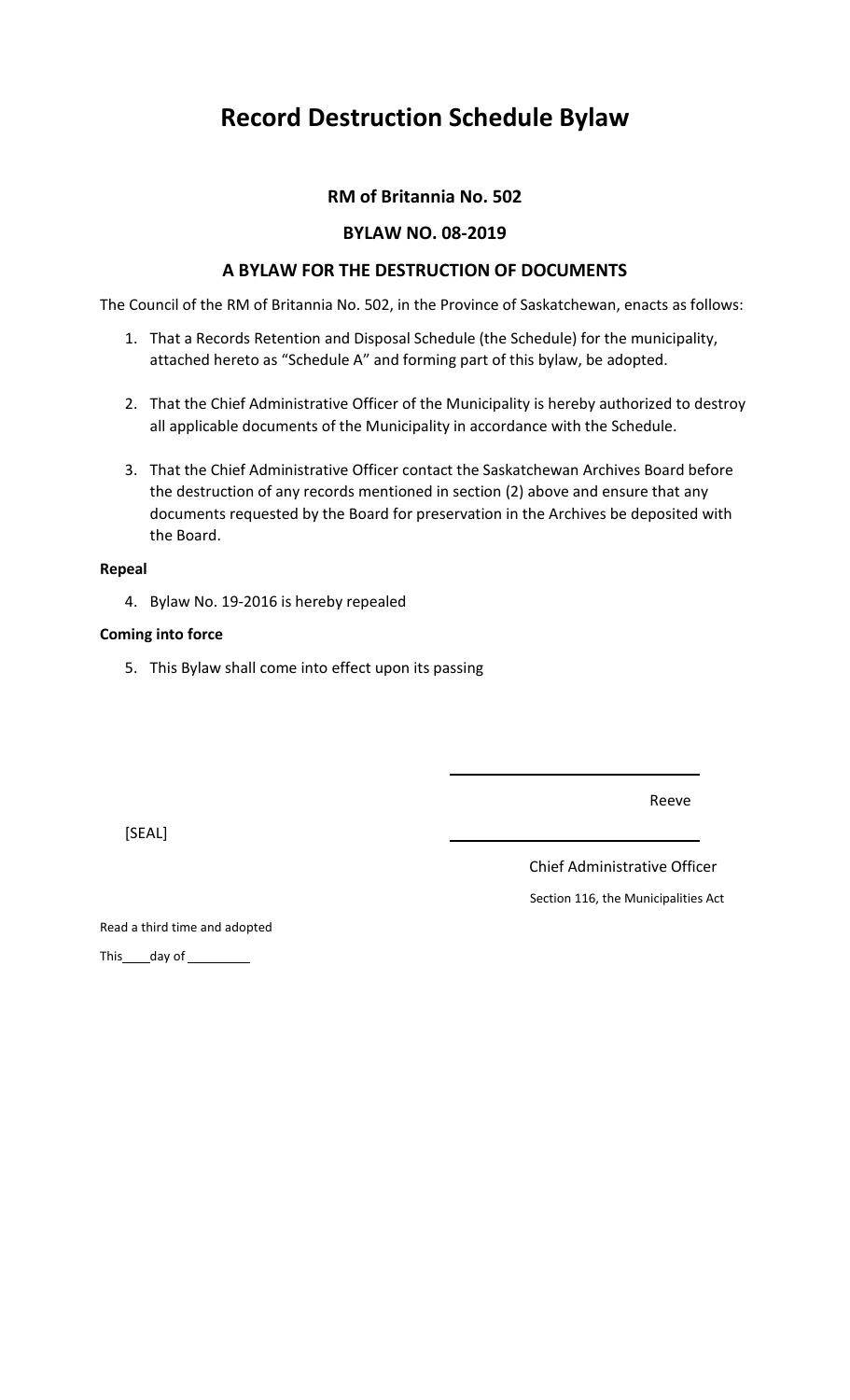#### **Records Retention and Disposal Schedule**

#### **For Rural and Urban Municipalities**

#### **Table of Contents**

#### **1. ACCOUNTING AND FINANCE**

- 1.1. Accounts Payable
- 1.2. Accounts Receivable
- 1.3. Annual Financial Statements
- 1.4. Audits and Compliance Review
- 1.5. Bank Accounts
- 1.6. Budget
- 1.7. Budget-related Reports
- 1.8. Cash Payments and Receipts
- 1.9. Debentures and Loans
- 1.10. Federal/Provincial Remittance
- 1.11.Grants
- 1.12. Investment Records
- 1.13. Ledgers/Journals
- 1.14. Local Improvement Roll
- 1.15. Monthly Financial Statements
- 1.16. Requisition/Purchase Orders
- 1.17. Tax Roll/Assessment Roll
- 1.18.Utility Documents

#### **2. ADMINISTRATION**

- 2.1. Agreements/Contract and supporting documentation (related to land, building, properties etc.)
- 2.2. Agreements/Contract and supporting documentation (NOT related to land, building, properties etc.)
- 2.3. Appeals
- 2.4. Celebrations and Events
- 2.5. Cemetery Records
- 2.6. Change of Ownership documents
- 2.7. First Nations Consultations
- 2.8. Inquiries (under LAFOIPP)
- 2.9. Insurance Policies Liability
- 2.10. Insurance Policies Property
- 2.11. Photographs
- 2.12. Public Notice Documentation
- 2.13. Public Disclosure Statements
- 2.14. Records Disposal Documentation
- 2.15. Tax Assessments Appeals
- 2.16. Tax Assessment Records
- 2.17. Tax Certificates
- 2.18. Tax and Assessment Undelivered Notices
- 2.19. Tax Enforcement Records
- 2.20.Other Enforcement Records
- 2.21.Water Analysis and Reports

#### **3. ELECTION**

- 3.1. Ballots
- 3.2. Disclosure of Holdings
- 3.3. Declaration of Agent/Friend
- 3.4. Declaration of Polls
- 3.5. Deputy Returning Officer Statement of Results
- 3.6. Nomination and Receipts
- 3.7. Oaths of Office
- 3.8. Poll Maps
- 3.9. Poll-by-poll Election Results
- 3.10. Returning Officer's Summary of Results
- 3.11. Poll Books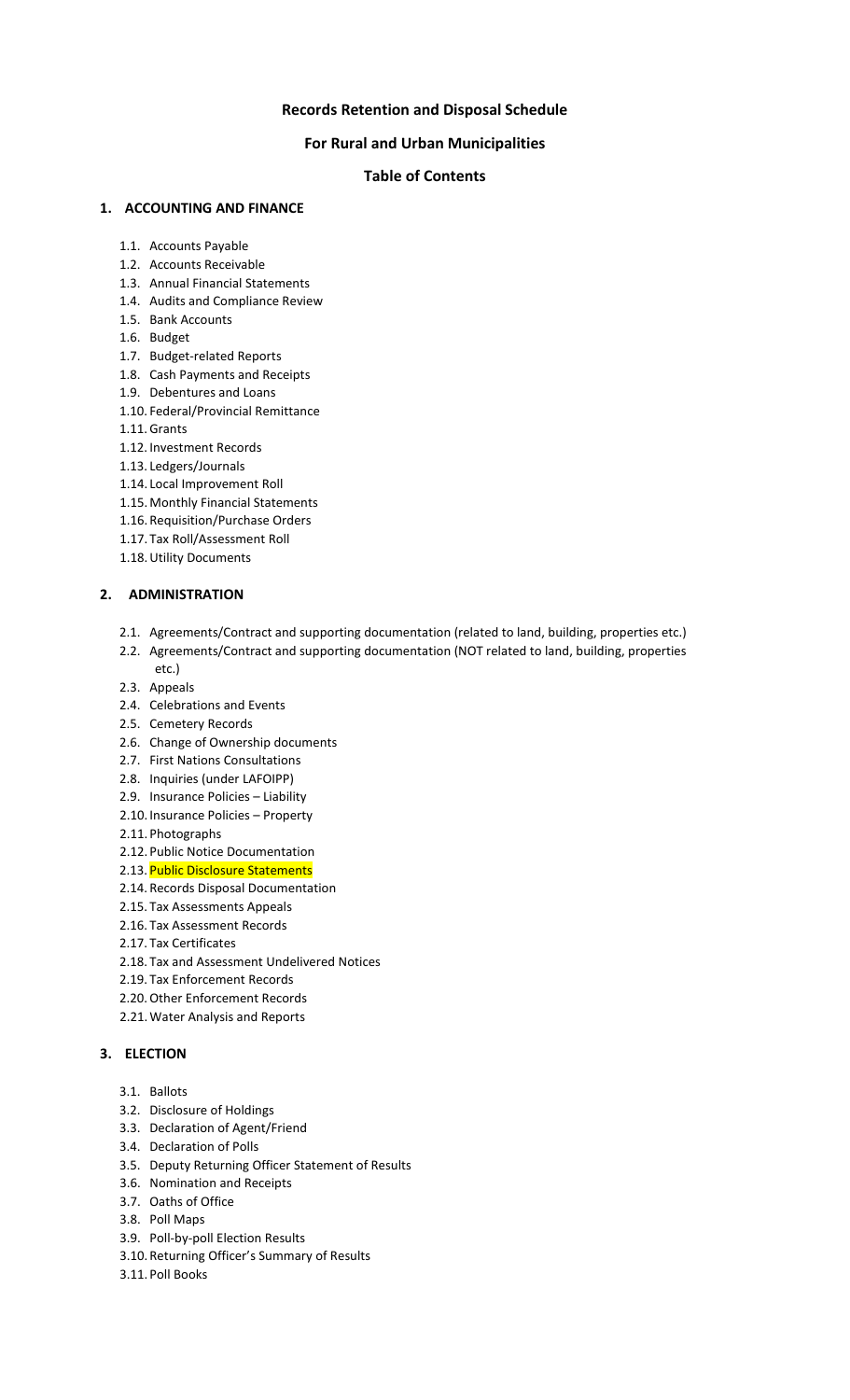3.12. Voters' Lists

- 3.13. Voters' Registration Forms
- 3.14. Ballot Box Contents (includes ballots, registration forms, etc.)

## **4. EMPLOYEE – EMPLOYER**

- 4.1. Employee Records
- 4.2. Income Tax

#### **5. LEGAL**

- 5.1. Minister's Orders
- 5.2. Claims
- 5.3. Petitions
- 5.4. Writs

#### **6. LICENSES AND PERMITS**

- 6.1. Licenses and Permits Issued by Municipalities
	- 6.1.1 Building Permits
	- 6.1.2 Development Permits
	- 6.1.3 Development Permits Denied
	- 6.1.4 Development Permits Register
	- 6.1.5 Other Permits (not related to land, buildings, property, etc.)
	- 6.1.6 Licenses
- 6.2. Licenses and Permits Issued **to** Municipalities
	- 6.2.1 Licenses and Permits (related to land, buildings, property, etc.)
	- 6.2.2 Licenses and Permits (not related to land, buildings, property, etc.)

#### **7. MAPS, PLANS AND SURVEYS**

- 7.1. Architects' Drawings
- 7.2. Municipal Maps And Plans
- 7.3. Road Surveys
- 7.4. Land Surveys Certificates/Surveyors' Reports

#### **8. MINUTES AND BYLAWS**

- 8.1. Council Minutes
- 8.2. Repealed Bylaws
- 8.3. Bylaw Register (active and repealed)

#### **9. REPORTS AND STATISTICS**

- 9.1. Reports of Boards and Committees established by Council
- 9.2. Vital Statistics

#### 10. **ROADS AND STREETS**

10.1. Road Maintenance Records (include reports)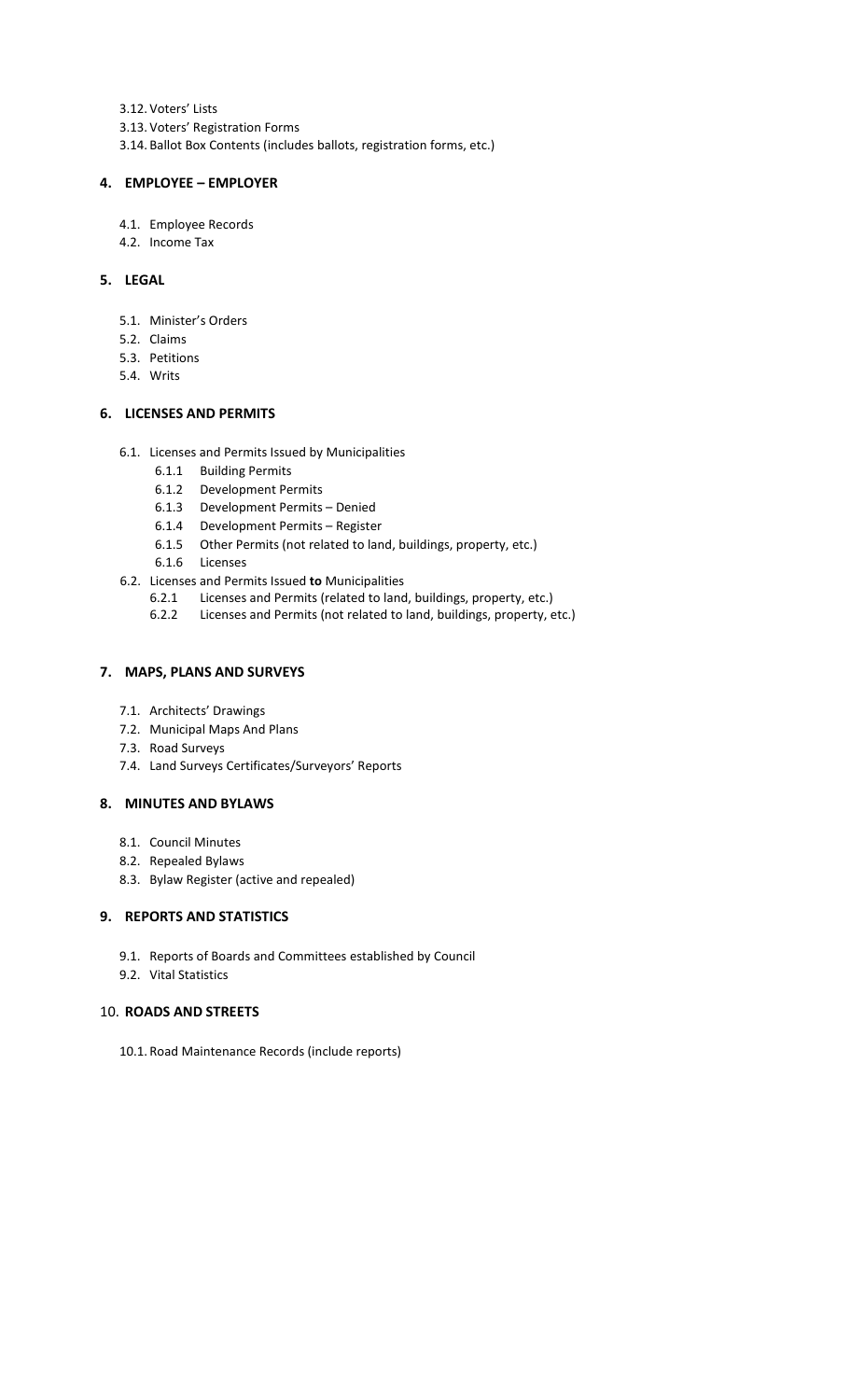# **Records Retention and Disposal Schedule**

## **1. ACCOUNTING AND FINANCE**

| <b>RECORDS</b>                                                                                                                                                                                                                                | <b>RETENTION</b><br><b>PERIOD</b>                                                           | <b>DISPOSAL</b><br><b>RECOMMENDATION</b>                                        |
|-----------------------------------------------------------------------------------------------------------------------------------------------------------------------------------------------------------------------------------------------|---------------------------------------------------------------------------------------------|---------------------------------------------------------------------------------|
| 1.1 Accounts Payable (includes<br>billing, payments, overdue accounts,<br>invoices, receipts, payment vouchers,<br>receipt duplicates, related<br>correspondence, etc.)                                                                       | 7 years                                                                                     | <b>DISPOSE</b>                                                                  |
| 1.2 Accounts Receivable (includes<br>receipt records, write offs, invoices,<br>vouchers, related correspondence,<br>etc.)                                                                                                                     | 7 years                                                                                     | <b>DISPOSE</b>                                                                  |
| 1.3 Annual Financial Statements                                                                                                                                                                                                               | Permanent as per legislation                                                                | <b>PERMANENT</b> as per legislation                                             |
| <b>1.4 Audits and Compliance Reviews</b><br>(auditor recommendations, reports,<br>etc.)                                                                                                                                                       | 7 years                                                                                     | <b>DISPOSE</b>                                                                  |
| 1.5 Bank Accounts (includes records<br>related to termination and<br>establishment of bank accounts,<br>deposit slips, cancelled cheques,<br>passbooks, bank statements,<br>reconciliations, deposit books,<br>cheque stubs/duplicates, etc.) | 7 years                                                                                     | <b>DISPOSE</b>                                                                  |
| 1.6 Budget (as part of the minutes)                                                                                                                                                                                                           | Permanent                                                                                   | <b>PERMANENT</b>                                                                |
| 1.7 Budget Related Reports                                                                                                                                                                                                                    | 7 years                                                                                     | <b>DISPOSE</b>                                                                  |
| 1.8 Cash Payments and Receipts<br>(includes cash payments books, print-<br>out, cash reports and summaries,<br>register tapes, etc.)                                                                                                          | 7 years                                                                                     | <b>DISPOSE</b>                                                                  |
| 1.9 Debentures/Loans (includes<br>registers, coupons, etc.)                                                                                                                                                                                   | 7 years                                                                                     | <b>DISPOSE</b>                                                                  |
| 1.10 Federal/Provincial Remittances                                                                                                                                                                                                           | 7 years                                                                                     | <b>DISPOSE</b>                                                                  |
| 1.11 Grants (includes applications<br>and supporting documentation)                                                                                                                                                                           | 7 years after completion of<br>project, activity, task, etc. or<br>rejection of application | <b>Contact the Archives Dispose</b><br>only upon the Archives<br>recommendation |
| 1.12 Investment Records                                                                                                                                                                                                                       | 7 years after maturity of<br>financial instruments                                          | <b>DISPOSE</b>                                                                  |
| 1.13 Ledgers/Journals (includes<br>general ledgers, subsidiary ledgers,<br>ledger cards, reports, journals, etc.)                                                                                                                             | 7 years                                                                                     | <b>DISPOSE</b>                                                                  |
| 1.14 Local Improvement Roll                                                                                                                                                                                                                   | 7 years after completion of<br>project                                                      | <b>DISPOSE</b>                                                                  |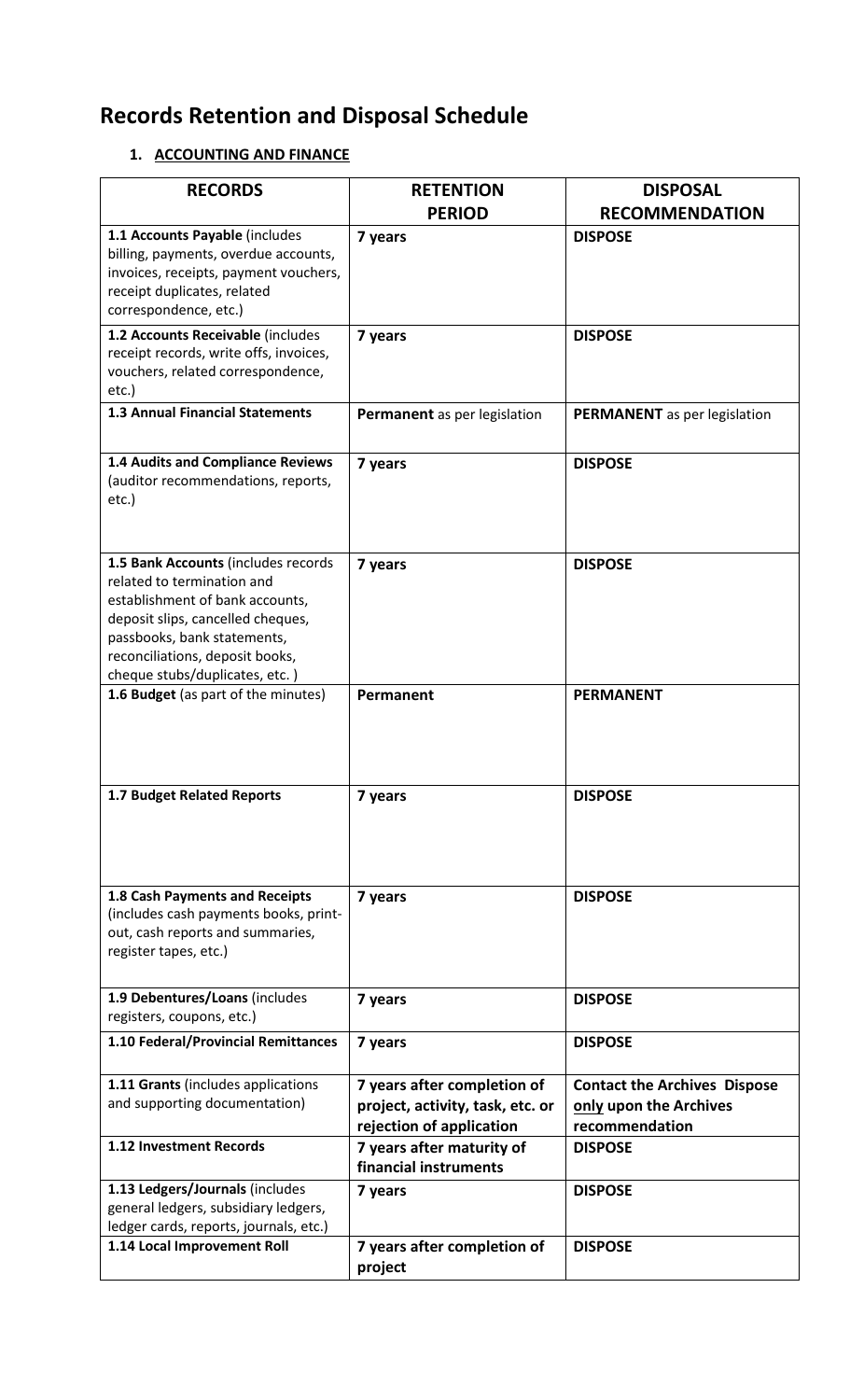| 1.15 Monthly Financial Statements                                                              | 7 years                             | <b>DISPOSE</b>                      |
|------------------------------------------------------------------------------------------------|-------------------------------------|-------------------------------------|
| 1.16 Requisition/Purchase Orders                                                               | 7 years                             | <b>DISPOSE</b>                      |
| 1.17 Tax Roll/Assessment Roll (i.e.<br>hard copy of year end print out)                        | <b>Permanent</b> as per Legislation | <b>PERMANENT</b> as per Legislation |
| 1.18 Utility Documents (includes<br>water and sewer cards and ledgers,<br>utilities roll etc.) | 7 years                             | <b>DISPOSE</b>                      |

## **2. ADMINISTRATION**

| <b>RECORDS</b>                                                                                                                                                                                                        | <b>RETENTION</b><br><b>PERIOD</b>                                | <b>DISPOSAL</b><br><b>RECOMMENDATION</b>                                        |
|-----------------------------------------------------------------------------------------------------------------------------------------------------------------------------------------------------------------------|------------------------------------------------------------------|---------------------------------------------------------------------------------|
| 2.1 Agreements/Contracts and<br><b>Supporting Documentation</b><br>(pertaining to land, buildings,<br>properties, structures, etc. owned by<br>the municipality including construction<br>agreements/contracts, etc.) | 10 years after disposition of<br>building, property or structure | <b>Contact the Archives</b><br>Dispose only upon the Archives<br>recommendation |
| 2.2 Agreements/Contracts and<br><b>Supporting Documentation (not</b><br>related to land, buildings, properties,<br>etc.)                                                                                              | 7 years after termination of<br>agreement/contract               | <b>Contact the Archives Dispose</b><br>only upon the Archives<br>recommendation |
| 2.3 Appeals (under the Planning and<br>Development Act, 1983)                                                                                                                                                         | 7 years after final decision<br>rendered                         | <b>Contact the Archives Dispose</b><br>only upon the Archives<br>recommendation |
| 2.4 Celebrations and Events                                                                                                                                                                                           | 3 years after concluded                                          | <b>Contact the Archives Dispose</b><br>only upon the Archives<br>recommendation |
| 2.5 Cemetery Records                                                                                                                                                                                                  | Permanent as per Legislation                                     | Permanent as per Legislation                                                    |
| 2.6 Change of Ownership Documents                                                                                                                                                                                     | 7 years                                                          | <b>DISPOSE</b>                                                                  |
| 2.7 First Nations Consultations                                                                                                                                                                                       | Permanent                                                        | Permanent                                                                       |
| 2.8 Inquiries (under Local Authority<br>Freedom of Information and<br>Protection of Privacy Act)                                                                                                                      | 7 years                                                          | <b>DISPOSE</b>                                                                  |
| 2.9 Insurance Policies - Liability (may<br>be required if there is a liability claim<br>in the future)                                                                                                                | Permanent                                                        | Permanent                                                                       |
| 2.10 Insurance Policies - Property<br>(includes insurance claims)                                                                                                                                                     | 7 years after<br>termination/cancellation of<br>policy           | <b>DISPOSE</b>                                                                  |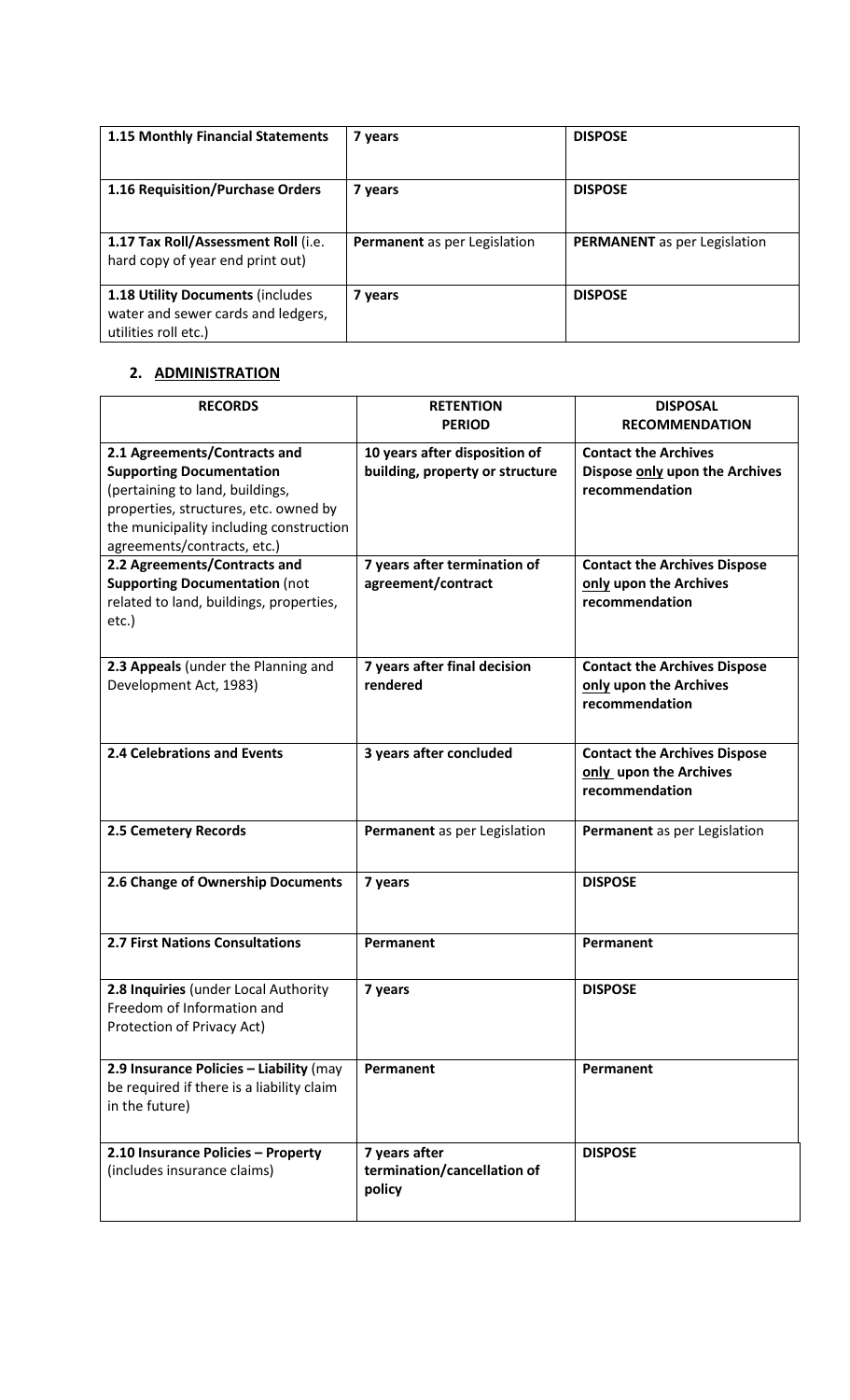| 2.11 Photographs                                                                                                                                                                                         | When obsolete contact the<br><b>Archives</b>                                            | <b>Contact the Archives. Dispose</b><br>only upon the Archives<br>recommendation |
|----------------------------------------------------------------------------------------------------------------------------------------------------------------------------------------------------------|-----------------------------------------------------------------------------------------|----------------------------------------------------------------------------------|
| 2.12 Public Notice Documentation                                                                                                                                                                         | 2 years after event for which<br>notice was given                                       | <b>DISPOSE</b>                                                                   |
| <b>2.13 Public Disclosure Statements</b><br>(includes amendments and annual<br>declarations) given by Council                                                                                            | <b>Term of Office</b>                                                                   | <b>DISPOSE</b>                                                                   |
| 2.14 Records Disposal Documentation                                                                                                                                                                      | Permanent                                                                               | Permanent                                                                        |
| 2.15 Tax Assessment Appeals                                                                                                                                                                              | 7 years after final decision<br>rendered                                                | <b>DISPOSE</b>                                                                   |
| 2.16 Tax Assessment Records<br>(assessor's valuation records,<br>reassessment sheets, etc.)                                                                                                              | 3 years after superseded by<br>new assessment or obsolete                               | <b>DISPOSE</b>                                                                   |
| 2.17 Tax Certificates                                                                                                                                                                                    | 7 years                                                                                 | <b>DISPOSE</b>                                                                   |
| 2.18 Tax and Assessment Undelivered<br>Notices (Where a notice is undelivered<br>or returned due to an unknown<br>address the notice shall be retained)<br>(Section 216 & 268 The Municipalities<br>Act) | 7 years                                                                                 | <b>DISPOSE</b>                                                                   |
| 2.19 Tax Enforcement Records<br>(includes tax lien withdrawals, etc.)                                                                                                                                    | 7 years after tax title property<br>sold or property disposed of in<br>any other manner | <b>DISPOSE</b>                                                                   |
| 2.20 Other Enforcement Records<br>(includes pest control records)                                                                                                                                        | 7 years after settlement                                                                | <b>DISPOSE</b>                                                                   |
| 2.21 Water Analysis and Reports (may<br>be required if there is a liability claim<br>in the future)                                                                                                      | 25 years                                                                                | <b>Contact the Archives Dispose</b><br>only upon the Archives<br>recommendation  |

## **3. Elections**

Records included in this section are governed by *The Local Government Election Act*, and *The Municipalities Act*. Where specific retention requirements are identified in the legislation, relevant sections in the acts are indicated. **Unless otherwise specified, all records are retained for "after election day" plus number indicated below.** 

| <b>RECORDS</b>                     | <b>RETENTION</b><br><b>PERIOD</b><br>Rural<br><b>Municipalities</b> | <b>DISPOSAL</b><br><b>RECOMMENDATION</b> |
|------------------------------------|---------------------------------------------------------------------|------------------------------------------|
| 3.1 Ballots                        | 3 months (160.70 Local Government<br>Elections Act (LGEA)           | <b>DISPOSE</b>                           |
| 3.2 Disclosure of Holdings         | 7 years                                                             | <b>DISPOSE</b>                           |
| 3.3 Declaration of<br>Agent/Friend | N/A                                                                 | <b>DISPOSE</b>                           |
| <b>3.4 Declaration of Polls</b>    | 3 months<br>(160.71 LGEA)                                           | <b>DISPOSE</b>                           |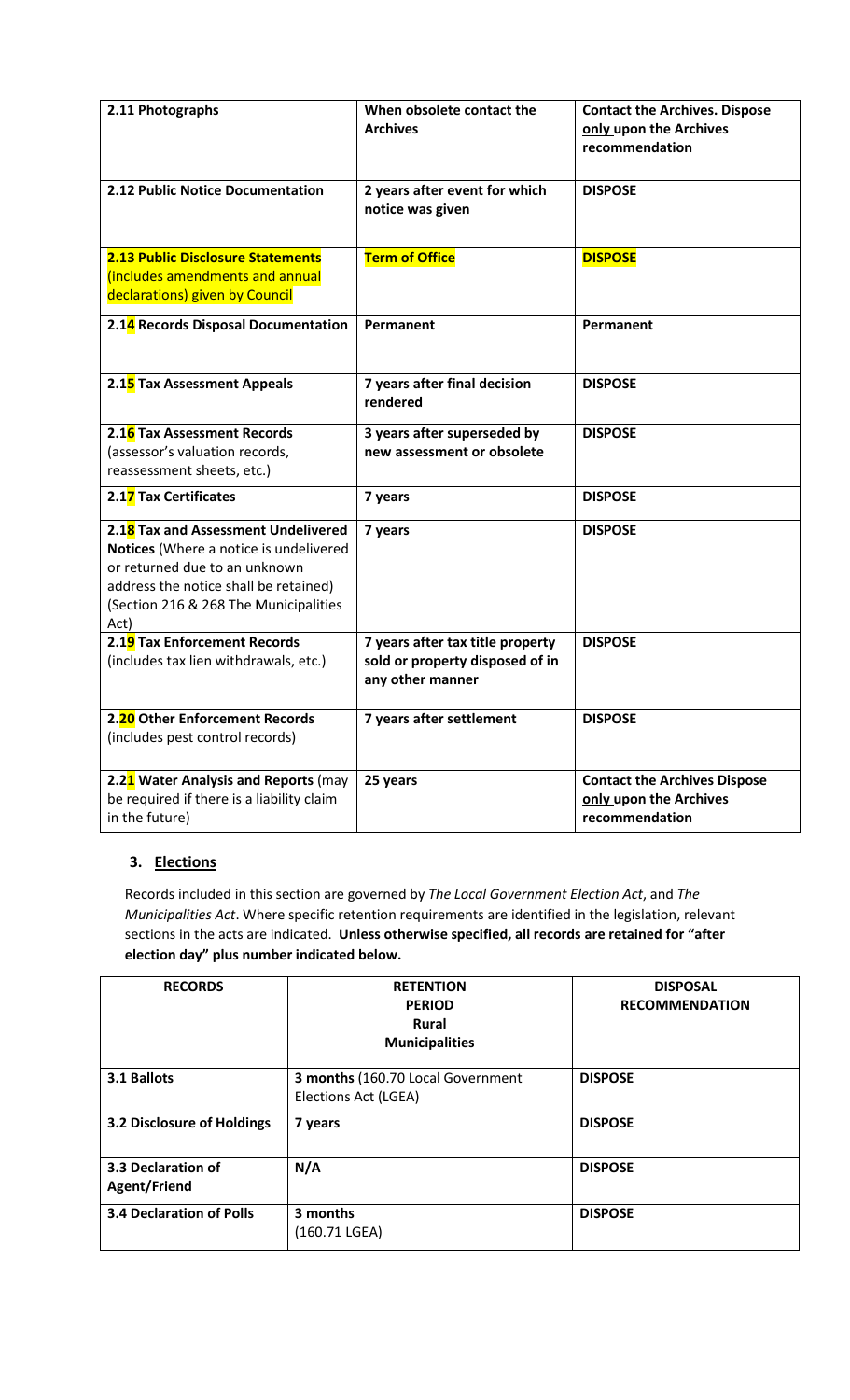| <b>3.5 Deputy Returning</b><br><b>Officer Statement of</b><br><b>Results</b> | Permanent                                                           | <b>DISPOSE</b>                                                                  |
|------------------------------------------------------------------------------|---------------------------------------------------------------------|---------------------------------------------------------------------------------|
| 3.6 Nominations and<br><b>Receipts</b>                                       | 3 months after closure of nomination<br><b>period</b> (160.21 LGEA) | <b>DISPOSE</b>                                                                  |
| 3.7 Oaths of Office                                                          | <b>Term of Office</b>                                               | <b>DISPOSE</b>                                                                  |
| 3.8 Poll Maps                                                                | N/A                                                                 | <b>DISPOSE</b>                                                                  |
| 3.9 Poll-by-Poll Election<br><b>Results</b>                                  | N/A                                                                 | <b>DISPOSE</b>                                                                  |
| 3.10 Returning Officer's<br><b>Summary of Results</b>                        | <b>Permanent or contact Archives</b>                                | Permanent or contact the<br><b>Archives</b>                                     |
| 3.11 Poll Books                                                              | 3 months<br>(160.70 LEGA)                                           | <b>DISPOSE</b>                                                                  |
| 3.12 Voters' Lists                                                           | <b>Contact The Archives</b>                                         | <b>Contact the Archives Dispose</b><br>only upon the Archives<br>recommendation |
| 3.13 Voter's Registration                                                    | 3 months                                                            | <b>DISPOSE</b>                                                                  |
| <b>Forms</b>                                                                 | (160.71 LGEA)                                                       |                                                                                 |
| <b>3.14 Ballot Box Contents</b>                                              | 3 months                                                            | <b>DISPOSE</b>                                                                  |
| (includes ballots,                                                           | (160.71 LGEA)                                                       |                                                                                 |
| registration forms, etc.)                                                    |                                                                     |                                                                                 |

## **4. EMPLOYEE – EMPLOYER**

| <b>RECORDS</b>                   | <b>RETENTION</b>              | <b>DISPOSAL</b>       |
|----------------------------------|-------------------------------|-----------------------|
|                                  | <b>PERIOD</b>                 | <b>RECOMMENDATION</b> |
| 4.1 Employee Records (includes   | 10 years after termination of | <b>DISPOSE</b>        |
| time cards, pay records, etc.)   | employment                    |                       |
| 4.2 Income Tax (T4s, TD1s, etc.) | ' vears                       | <b>DISPOSE</b>        |

## **5. LEGAL**

| <b>RECORDS</b>                         | <b>RETENTION</b>             | <b>DISPOSAL RECOMMENDATION</b>           |
|----------------------------------------|------------------------------|------------------------------------------|
|                                        | <b>PERIOD</b>                |                                          |
| 5.1 Minister's Orders                  | Permanent as per Legislation | <b>PERMANENT</b> as per Legislation      |
| 5.2 Claims (includes notices of claim, | 10 years after settlement    | <b>Contact the Archives Dispose only</b> |
| statements of claim, etc.)             |                              | upon the Archives recommendation         |
| <b>5.3 Petitions</b>                   | 7 years                      | <b>Contact the Archives Dispose only</b> |
|                                        |                              | upon the Archives recommendation         |
| 5.4 Writs                              | 10 years after expiration or | <b>DISPOSE</b>                           |
|                                        | completion                   |                                          |

## **6. LICENCES AND PERMITS**

## **6.1 Licenses and Permits Issued By Municipalities**

| <b>RECORDS</b>                   | <b>RETENTION</b>                  | <b>DISPOSAL RECOMMENDATON</b>            |
|----------------------------------|-----------------------------------|------------------------------------------|
|                                  | <b>PERIOD</b>                     |                                          |
| 6.1.1 Building Permits (includes | after rejection of permit or life | <b>Contact the Archives Dispose only</b> |
| supporting documentation)        | of building/structure plus 10     | upon the Archives recommendation         |
|                                  | vears                             |                                          |
| <b>6.1.2 Development Permits</b> | 25 years after superseded         | <b>Contact the Archives Dispose only</b> |
| (includes supporting             |                                   | upon the Archives recommendation         |
| documentation)                   |                                   |                                          |
| 6.1.3 Development Permits-       | 10 years                          | <b>Contact the Archives Dispose only</b> |
| <b>Denied</b>                    |                                   | upon the Archives recommendation         |
| 6.1.4 Development Permits -      | Permanent                         | <b>PERMANENT</b>                         |
| <b>Register</b>                  |                                   |                                          |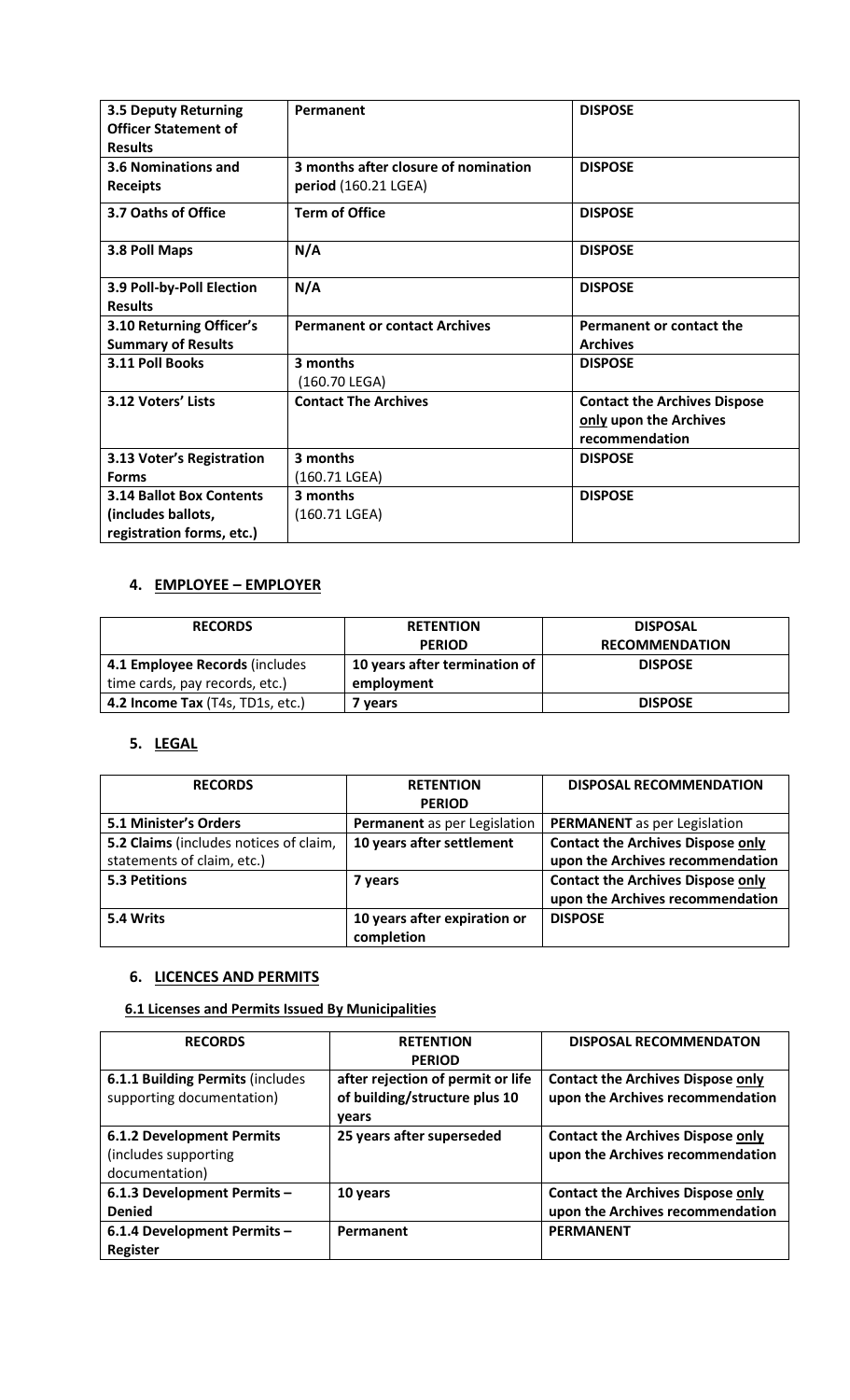| 6.1.5 Other Permits (not related | 3 years after             | <b>DISPOSE</b> |
|----------------------------------|---------------------------|----------------|
| to land, buildings, structures,  | expiration/termination or |                |
| development projects)            | rejection of license      |                |
| 6.1.6 Licenses (includes         | 7 years after             | <b>DISPOSE</b> |
| supporting documentation)        | termination/expiration or |                |
|                                  | rejection of license      |                |

## **6.2 Licenses and Permits Issued To Municipalities**

| <b>RECORDS</b>                    | <b>RETENTION</b>               | <b>DISPOSE</b>                           |
|-----------------------------------|--------------------------------|------------------------------------------|
|                                   | <b>PERIOD</b>                  | <b>RECOMMENDATION</b>                    |
| <b>6.2.1 Licenses and Permits</b> | Upon rejection of              | <b>Contact the Archives Dispose only</b> |
|                                   | permit/license or life time of | upon the Archives recommendation         |
|                                   | structure, building, property  |                                          |
|                                   | plus 10 years                  |                                          |
| 6.2.2 Licenses and Permits (not   | 7 years after                  | <b>DISPOSE</b>                           |
| related to land, buildings,       | expiration/termination or      |                                          |
| structures and development        | rejection of license or permit |                                          |
| projects)                         |                                |                                          |

## **7. MAPS PLANS AND SURVEYS**

| <b>RECORDS</b>                         | <b>RETENTION PERIOD</b>         | <b>DISPOSAL</b>                          |
|----------------------------------------|---------------------------------|------------------------------------------|
|                                        |                                 | <b>RECOMMENDATION</b>                    |
| 7.1 Architect's Drawings (buildings,   | Life time of facility/structure | <b>Contact the Archives Dispose only</b> |
| park sites, structures, etc.)          | plus 10 years plus              | upon the Archives recommendation         |
| 7.2 Municipal Maps and Plans           | Original or one selected copy   | <b>Permanent or contact the Archives</b> |
|                                        | to be retained permanently      | Dispose copies only upon the             |
|                                        |                                 | <b>Archives recommendation</b>           |
| 7.3 Road Surveys                       | 7 years                         | <b>Contact the Archives Dispose only</b> |
|                                        |                                 | upon the Archives recommendation         |
| 7.4 Land Surveys                       | 7 years                         | <b>DISPOSE</b>                           |
| <b>Certificates/Surveyor's Reports</b> |                                 |                                          |

## **8. MINUTES AND BYLAWS**

| <b>RECORDS</b>                        | <b>RETENTION</b>             | <b>DISPOSAL</b>                     |
|---------------------------------------|------------------------------|-------------------------------------|
|                                       | <b>PERIOD</b>                | <b>RECOMMENDATION</b>               |
| 8.1 Council Minutes (includes         | Permanent as per legislation | <b>PERMANENT</b> as per Legislation |
| original bylaws, active and repealed) |                              |                                     |
| 8.2 Repealed Bylaws (includes         | vears                        | <b>DISPOSE</b>                      |
| certified copies that may be retained |                              |                                     |
| in Repealed Bylaw Registers)          |                              |                                     |
| 8.3 Bylaw Registers (active and       | Permanent                    | <b>PERMANENT</b>                    |
| repealed)                             |                              |                                     |

## **9. REPORTS AND STATISTICS**

| <b>RECORDS</b>                           | <b>RETENTION</b> | <b>DISPOSAL</b>                          |
|------------------------------------------|------------------|------------------------------------------|
|                                          | <b>PERIOD</b>    | <b>RECOMMENDATION</b>                    |
| 9.1 Reports of Boards and                | vears            | <b>Contact the Archives Dispose only</b> |
| <b>Committees established by Council</b> |                  | upon the Archives recommendation         |
| (not forming part of council minutes)    |                  |                                          |
| <b>9.2 Vital Statistics</b>              | 7 vears          | <b>DISPOSE</b>                           |
|                                          |                  |                                          |

### **10. ROADS AND STREETS**